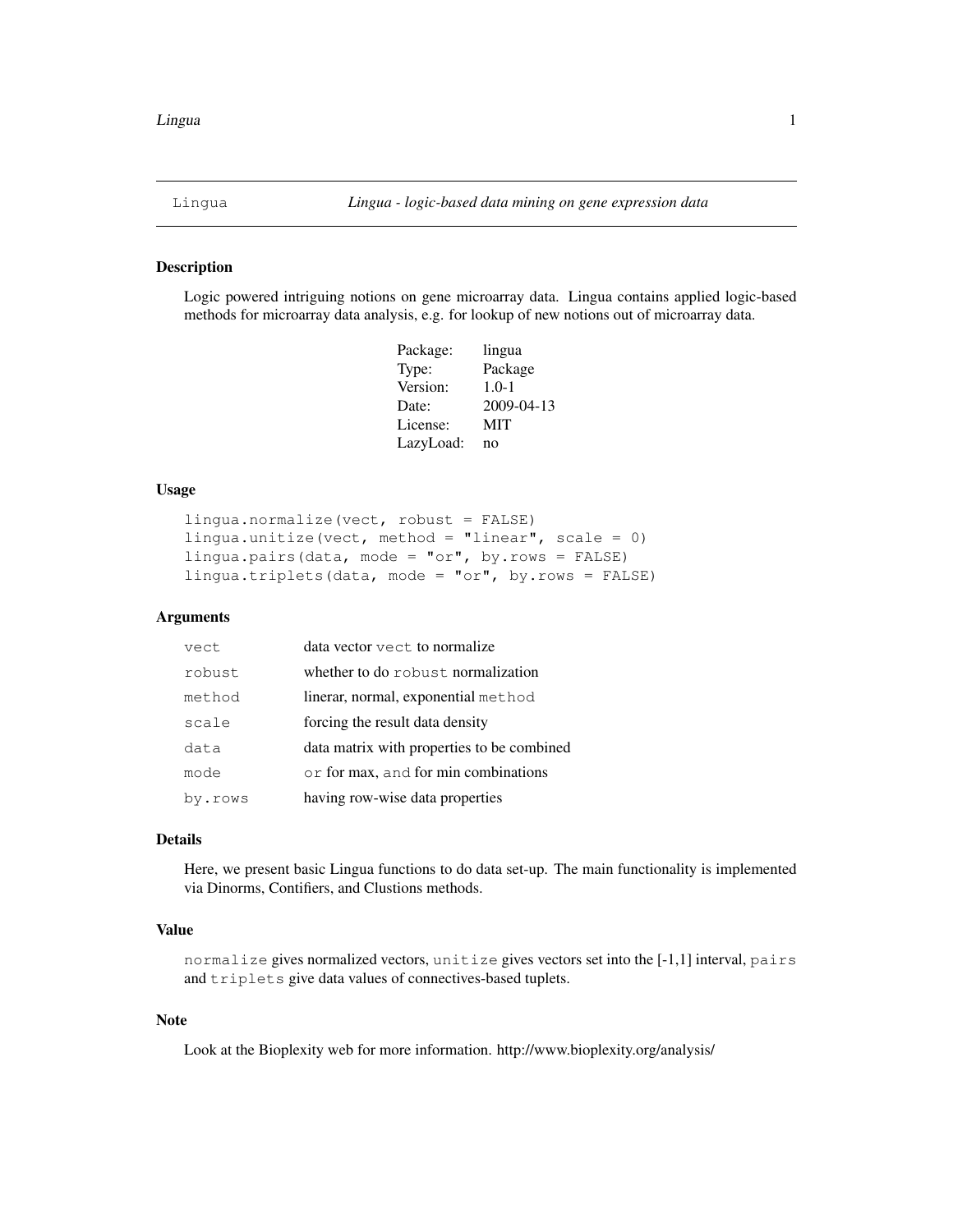### Author(s)

Martin Saturka

Maintainer: Martin Saturka <martin.saturka@bioplexity.org>

### References

Bioplexity - www.bioplexity.org

## See Also

[dinorms](#page-4-0), [contifiers](#page-1-0), [clustions](#page-2-0)

### Examples

```
library(lingua)
## data normalization into mean=0, var=1
vect <- rnorm(20, 7, 3)
vect <- lingua.normalize(vect)
## and putting the values into the [0,1] interval
lingua.unitize(vect, "normal", 1)
## combinations of data-matrix columns
data <- matrix(rnorm(20), nrow=5, ncol=4)
lingua.pairs(data, "or")
lingua.triplets(data, "and")
```
Contifiers *Contifiers - Continuous-data association quantifiers*

# <span id="page-1-0"></span>Description

Contifiers are functors for aggregation of [0,1]-interval valued pairs when we look for relations (associations) between the pair items. Particular value pairs are for data cases, i.e. individual experiments or shopping carts.

### Usage

```
contifiers.thresholds(thresh)
contifiers.modes(modes)
contifiers.aggregate(vecx, vecy)
```
## Arguments

| thresh     | either none or $[0,1]$ value for the threshold                                                                                                                   |
|------------|------------------------------------------------------------------------------------------------------------------------------------------------------------------|
| modes      | either none or name-pair for directionality: one of "mutual", "directional", "in-<br>verse", and distance enumeration: one of "minimum", "product", "bold" modes |
| vecx, vecy | [0,1]-valued data vectors to aggregate                                                                                                                           |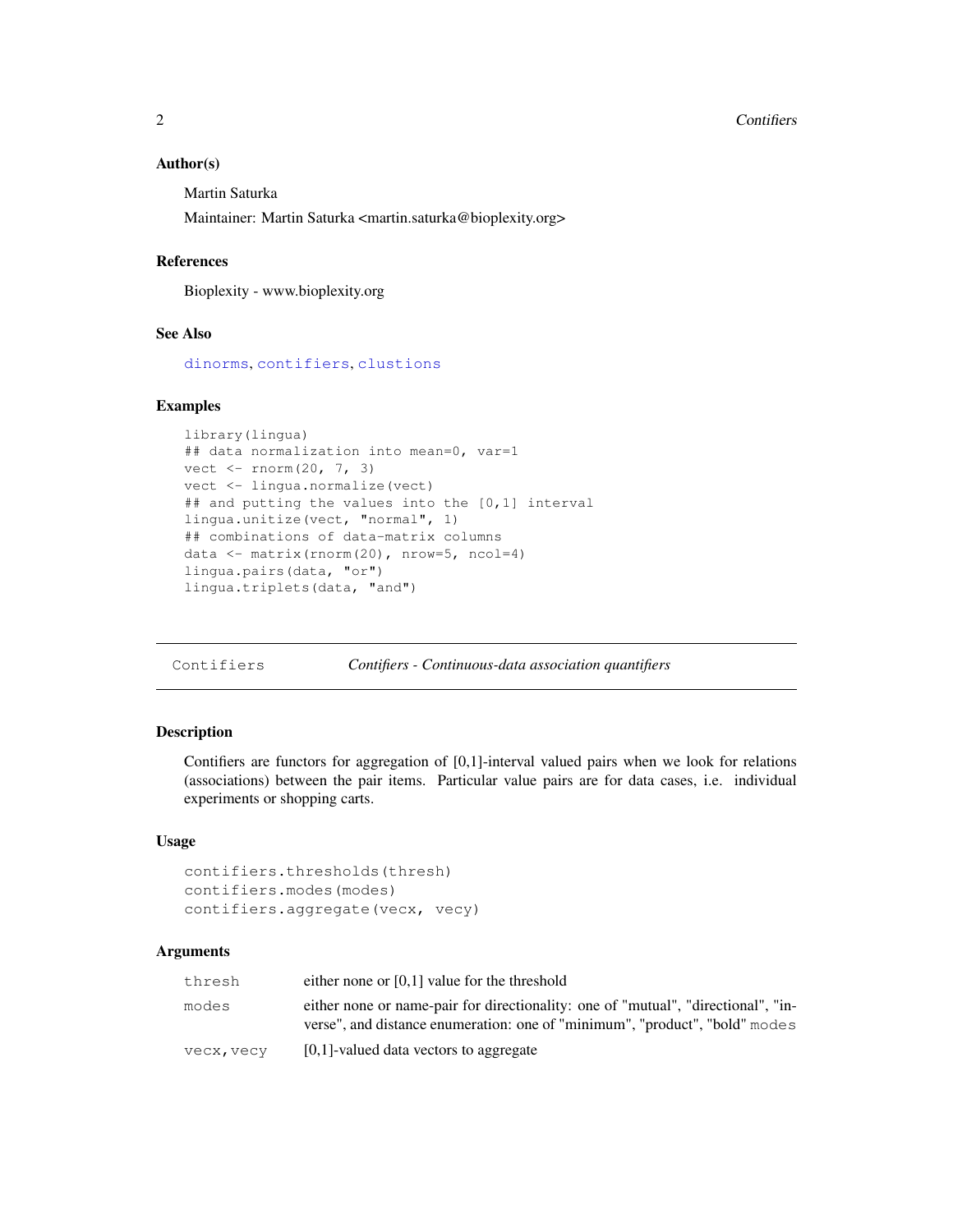### Clustions 3

# Details

The directional contifiers are for situations like "when A occurs then B frequently occurs too". It can be e.g. for expression of a gene b is triggered by a gene a. The mutual contifiers are for situations when the relation is bidirectional.

### Value

thresholds and modes give the set option values, aggregate gives the aggregation results.

### Note

Look at the Bioplexity and Enduce webs for more information. http://www.bioplexity.org/analysis/ http://www.tangloid.net/enduce/

## Author(s)

Martin Saturka

## References

Bioplexity www.bioplexity.org

# See Also

See Also [lingua](#page-0-0), [dinorms](#page-4-0), [clustions](#page-2-0)

## Examples

```
library(lingua)
## initial settings
contifiers.thresholds(c(0.1))
contifiers.modes(c("dir", "pro"))
## some random vectors
vecx \le runif(20)
vecy \leftarrow runif(20)
## making the aggregation
contifiers.aggregate(vecx, vecy)
```
Clustions *Clustions - Notion clustering, based on contifiers*

# <span id="page-2-0"></span>Description

Clustions are for notion-wise clustering of  $[0,1]$ -valued data, possibly with the  $[-1,1]$  interval being used as compressed pairs of dichotomic data.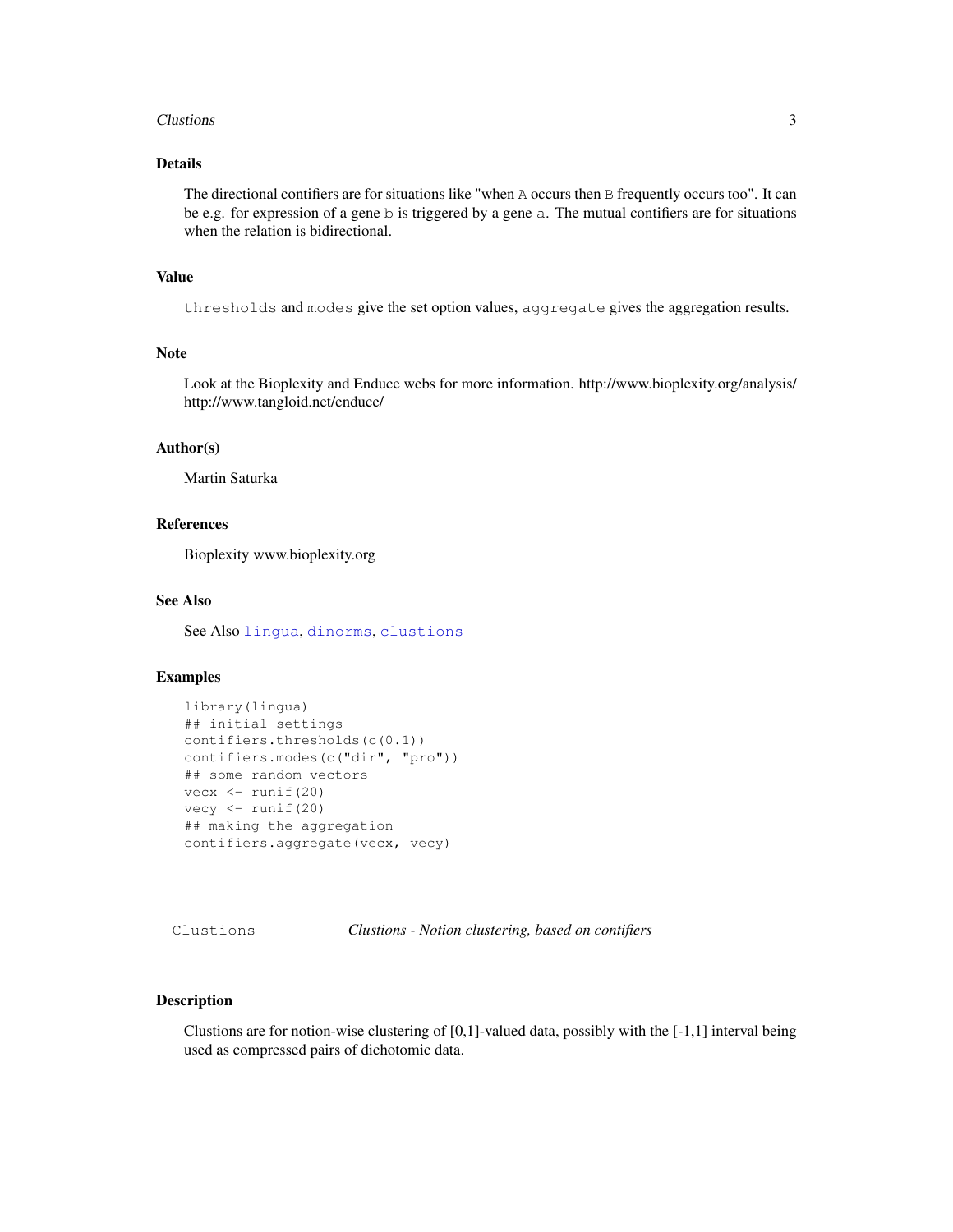## Usage

```
clustions.thresholds(thresh)
clustions.maxcycles(maxcyc)
clustions.cluster(data.cases, ini.centers, by.rows=FALSE)
clustions.cluster2(data.cases, ini.centers, by.rows=FALSE)
```
# Arguments

| thresh      | either none or $[0,1]$ value for the threshold   |
|-------------|--------------------------------------------------|
| maxcyc      | either none or the maximal k-means cycling count |
| data.cases  | [0,1]-valued data vectors to aggregate           |
| ini.centers | initial centers for the clustering               |
| by.rows     | having row-wise data properties to cluster       |

### Details

The clustering proceeds like k-means with the similarity metrics based on Contifiers, especially the product ones. Cases with zero-only values are neglected, greater similar values count for, greater dissimilar values count against similarities.

# Value

thresholds and maxcyc give the set option values, cluster and cluster2 give the clustering results.

### Note

Look at the Bioplexity and Enduce webs for more information. http://www.bioplexity.org/analysis/ http://www.tangloid.net/enduce/

## Author(s)

Martin Saturka

# References

Bioplexity www.bioplexity.org

# See Also

See Also [lingua](#page-0-0), [dinorms](#page-4-0), [contifiers](#page-1-0)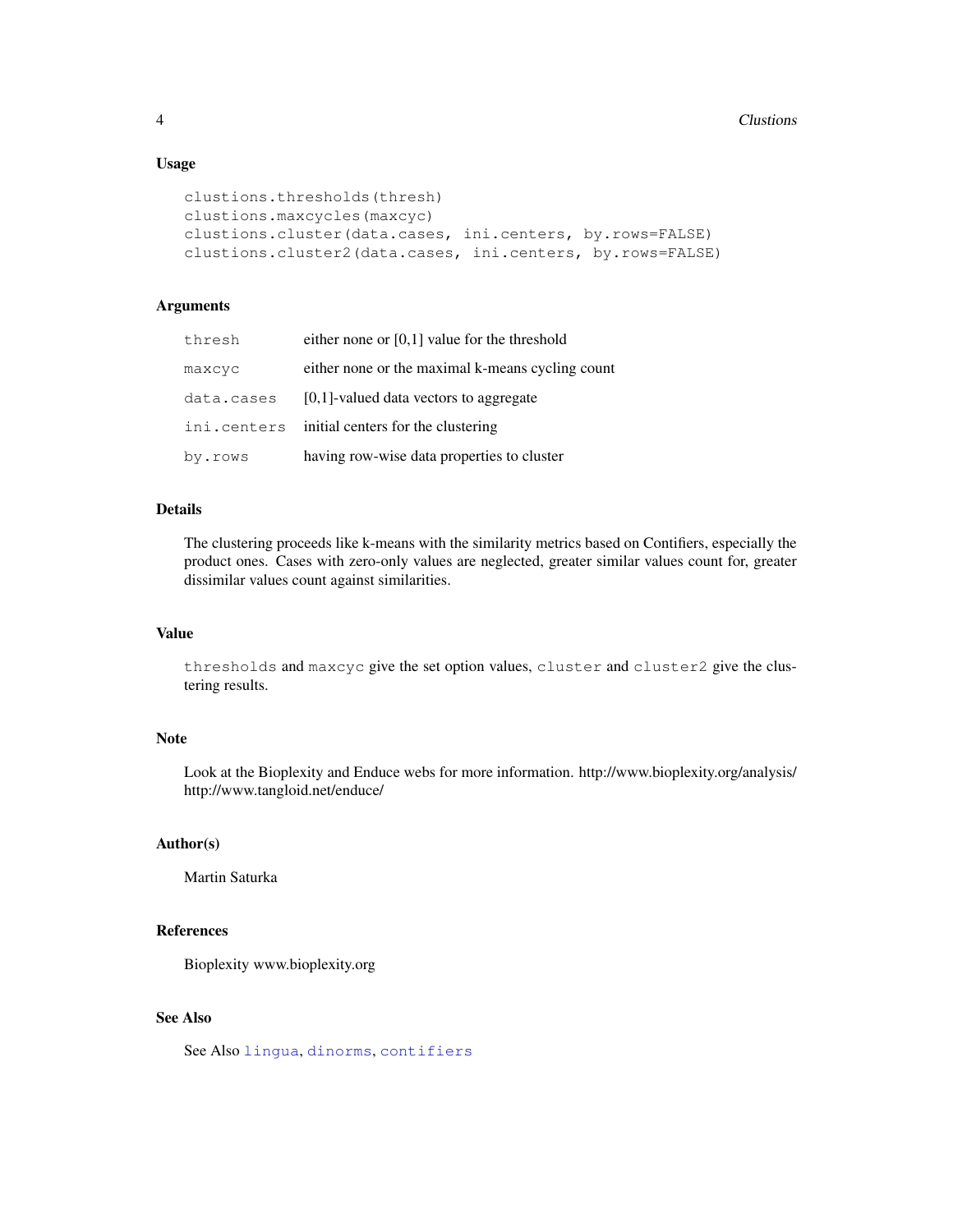### Dinorms 5

## Examples

```
library(lingua)
## initial settings
contifiers.thresholds(c(0.1))
clustions.maxcycles(20)
## some random data matrix
data.cases <- matrix(runif(30), nrow=5, ncol=6)
## with some initial centers
ini.centers <- data.cases[,1:3]
## and to cluster it
clustions.cluster(data.cases, ini.centers)
## some [-1,1]-valued data (viewed as compressed pairs)
data.cases2 <- matrix(runif(30, -1, 1), nrow=5, ncol=6)
## some initial centers
ini.cens2neg <-1 \times data.class2[, 1:3]
ini.cens2neg[0.0 > ini.cens2neg] <- 0.0
ini.cens2pos <- data.cases2[,1:3]
ini.cens2pos[0.0 > \text{ini.cens2pos}] <- 0.0ini.centers2 <- cbind(ini.cens2neg, ini.cens2pos)
## and to cluster it
clustions.cluster2(data.cases2, ini.centers2)
## columns were used as objects to cluster
```
Dinorms *Dinorms - Natural aggregation of dichotomic values*

## <span id="page-4-0"></span>**Description**

Dinorms are functions for aggregation of dichotomic values from the [-1,1] interval. The values are assumed to be supports for two opposite situations. It can be e.g. reasons for cold vs. hot situations, or underexpressed vs. overexpressed genes as reasons for positive vs. negative advices for a treatment.

### Usage

```
dinorms.thresholds(thresh = NULL)
dinorms.modes(modes = NULL)
dinorms.aggregate(vect)
dinorms.boost(vect, powers, count, limit = 0)
```
## Arguments

| thresh | either none or vector of two $[0,1]$ values for addition, combination thresholds                                                                                                |
|--------|---------------------------------------------------------------------------------------------------------------------------------------------------------------------------------|
| modes  | either none or name-pair for addition: one of "maximum", "coproduct", "sum-<br>mation", and combination: one of "maximum", "codivision", "subtraction", "sta-<br>bilized" modes |
| vect   | $[-1,1]$ -valued vector to aggregate                                                                                                                                            |
| powers | [0,1]-valued vector of data strengths                                                                                                                                           |